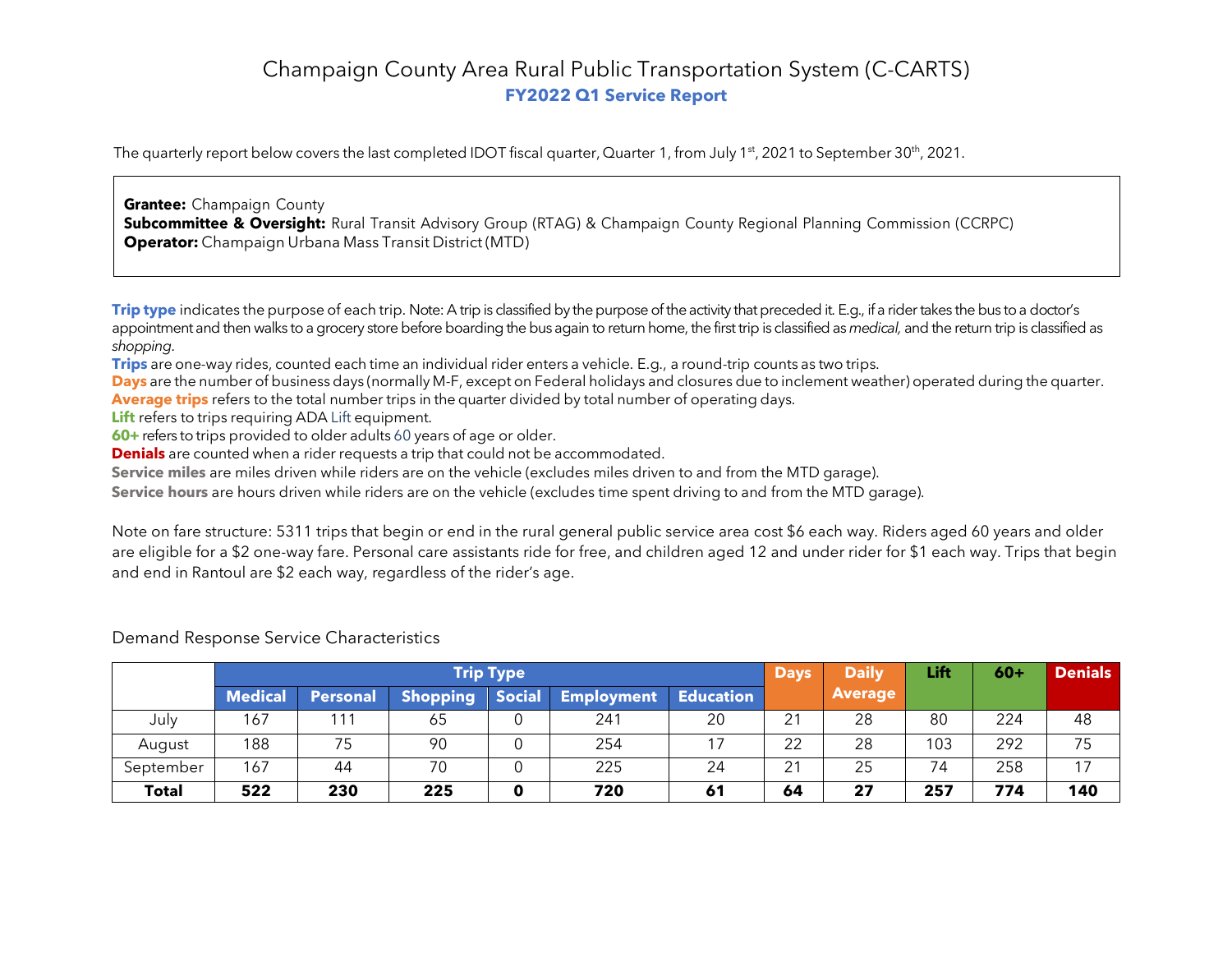# Champaign County Area Rural Public Transportation System (C-CARTS) **FY2022 Q1 Service Report**

## Systemwide Service Characteristics

|              | <b>DR Trips</b> | <b>FR Trips</b> | <b>Total Trips</b> | <b>Service Miles</b> | <b>Service Hours</b> |
|--------------|-----------------|-----------------|--------------------|----------------------|----------------------|
| July         | 604             | 2,192           | 2,796              | 21,013               | 1,004                |
| August       | 624             | 1,829           | 2,453              | 21,493               | 050,                 |
| September    | 530             | 1,345           | 1,875              | 20,237               | 960                  |
| <b>Total</b> | 1,758           | 27,682          | 34,287             | 62,743               | 3,014                |

Note: DR = Demand Response | FR = Fixed Route

#### Grant Funding

|                | Project  | Service  | Total    | Expended | Remaining | Expended | Remaining | Total              | Total              |
|----------------|----------|----------|----------|----------|-----------|----------|-----------|--------------------|--------------------|
|                | Income   | Contract | Revenue  | Federal  | Federal   | State    | State     | Expended           | Remaining          |
|                |          | Revenue  |          |          |           |          |           | <b>Grant Funds</b> | <b>Grant Funds</b> |
| Q1             | \$28,050 | \$28,050 | \$28,050 | \$75,155 | \$153,871 | \$75,155 | \$648,679 | \$150,310          | \$727,413          |
| Q <sub>2</sub> |          |          |          |          |           |          |           |                    |                    |
| Q3             |          |          |          |          |           |          |           |                    |                    |
| Q4             |          |          |          |          |           |          |           |                    |                    |

Note: Figures in this table are rounded to the nearest dollar amount.

Note: The total FY22 state award is \$723,852. The total FY22 federal award is \$153,871. The combined FY22 state and federal award amount is \$877,723.

## C-CARTS Registered Riders

|      | Population    | <b>Community</b> | July              | <b>August</b>     | <b>September</b>  | <b>Total Served</b> | % Population  |
|------|---------------|------------------|-------------------|-------------------|-------------------|---------------------|---------------|
|      | (2010 Census) |                  | <b>New Riders</b> | <b>New Riders</b> | <b>New Riders</b> |                     | <b>Served</b> |
| DRZ1 | 22,171        | Dewey            |                   |                   |                   | 16                  |               |
|      |               | Fisher           |                   |                   |                   | 30                  |               |
|      |               | Foosland         |                   |                   |                   |                     |               |
|      |               | Gifford          |                   |                   |                   | 23                  | 10.5%         |
|      |               | Ludlow           |                   |                   |                   | 34                  |               |
|      |               | Penfield         |                   |                   |                   | 14                  |               |